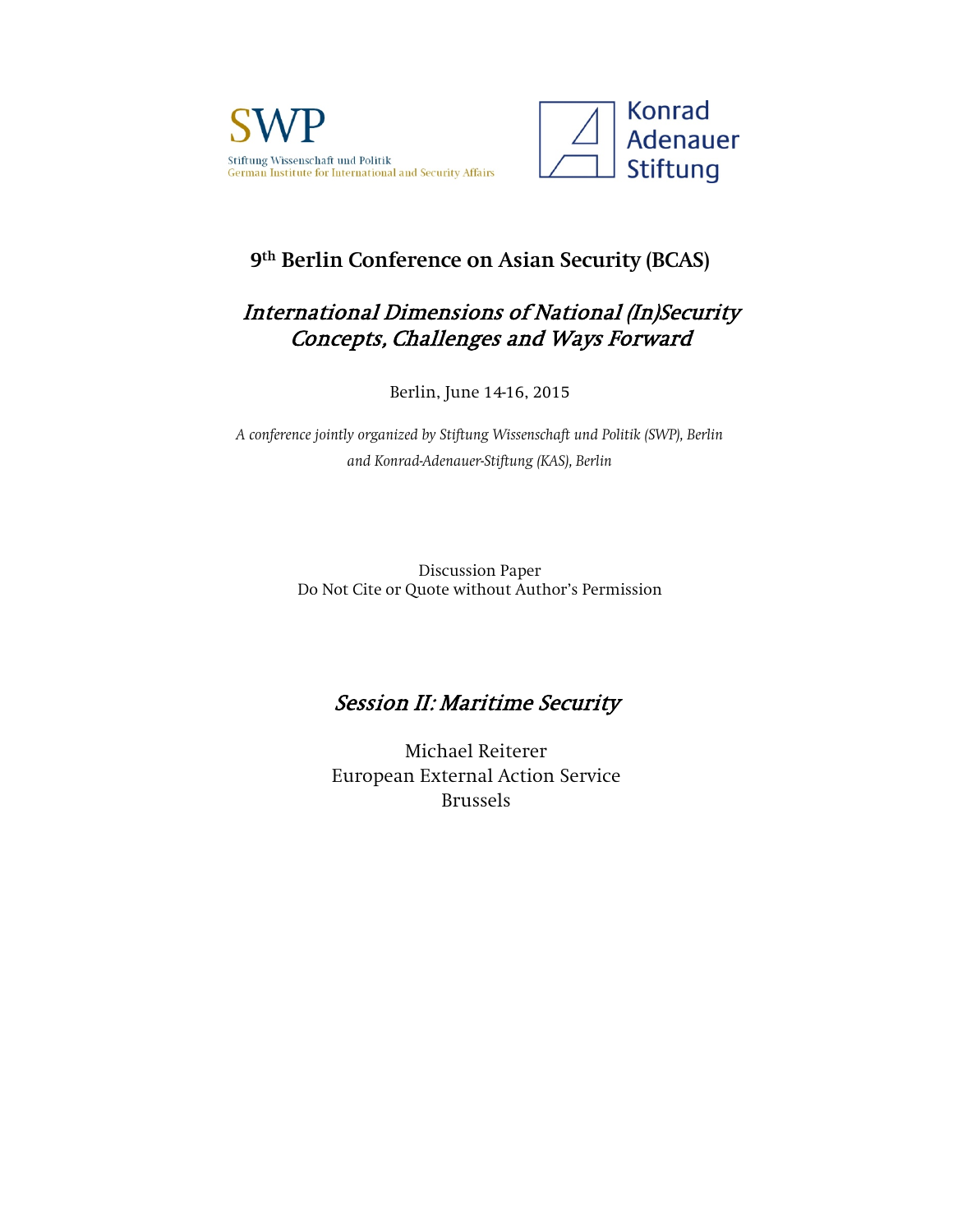## Maritime Disputes and Maritime Security in Asia

*Michael Reiterer*

### Introduction

China's economic success has turned it into a powerhouse of regional and global importance, raising its political ambition and bringing it into competition with the US and Japan. Systemic change contributes to an insecure environment bereft of a regional architecture able to build trust, to lower and to manage tensions. However, security and stability in Asia are a precondition for continued economic success in the region and beyond because of the significant level of interdependence between the EU and East Asia. Therefore, as HRVP Mogherini put it at the 2015 Shangri-La Dialogue in Singapore: "… our engagement with Asia goes well beyond trade, investment, and aid. It's political. It's strategic. And it needs to develop more also in the security field." $1$ 

Furthermore, recent actions of the various parties involved seem to confirm a preference for unilateral approach or exclusively regional (e.g. Pan-Asian) approach to security which does not facilitate the emergence of cooperative collective and inclusive solutions in the region.

The global impact is reinforced by the repercussions on the global commons – air, sea, cyberspace – and the freedoms coming along with them namely of overflight, passage and expression. This in turn reveals an underlying conflict concerning the interpretation of international law, whether conventional or customary, in particular concerning sovereignty as the bottom line. While the contradictory trajectory between economics and security has played out more or less peacefully, the question of its sustainability adds to insecurity. Through various meetings at the 2014 APEC Summit, foremost President Xi with PM Abe atmospherics have been improved, talks have restarted (trilateral forum) although the underlying geopolitical tensions remain.

## Maritime Security

In 2014 the published a comprehensive **EU Maritime Security Strategy (EUMSS)**[2](#page-1-1) which covers both the internal and external aspects of the Union's maritime security. It serves as comprehensive framework, contributing to a stable and secure global maritime domain, in accordance with the European Security Strategy (ESS), while

 <sup>1</sup> [http://eeas.europa.eu/statements-eeas/2015/150531\\_02\\_en.htm.](http://eeas.europa.eu/statements-eeas/2015/150531_02_en.htm)

<span id="page-1-1"></span><span id="page-1-0"></span><sup>&</sup>lt;sup>2</sup> [http://register.consilium.europa.eu/doc/srv?l=EN&f=ST%2011205%202014%20INIT.](http://register.consilium.europa.eu/doc/srv?l=EN&f=ST%2011205%202014%20INIT)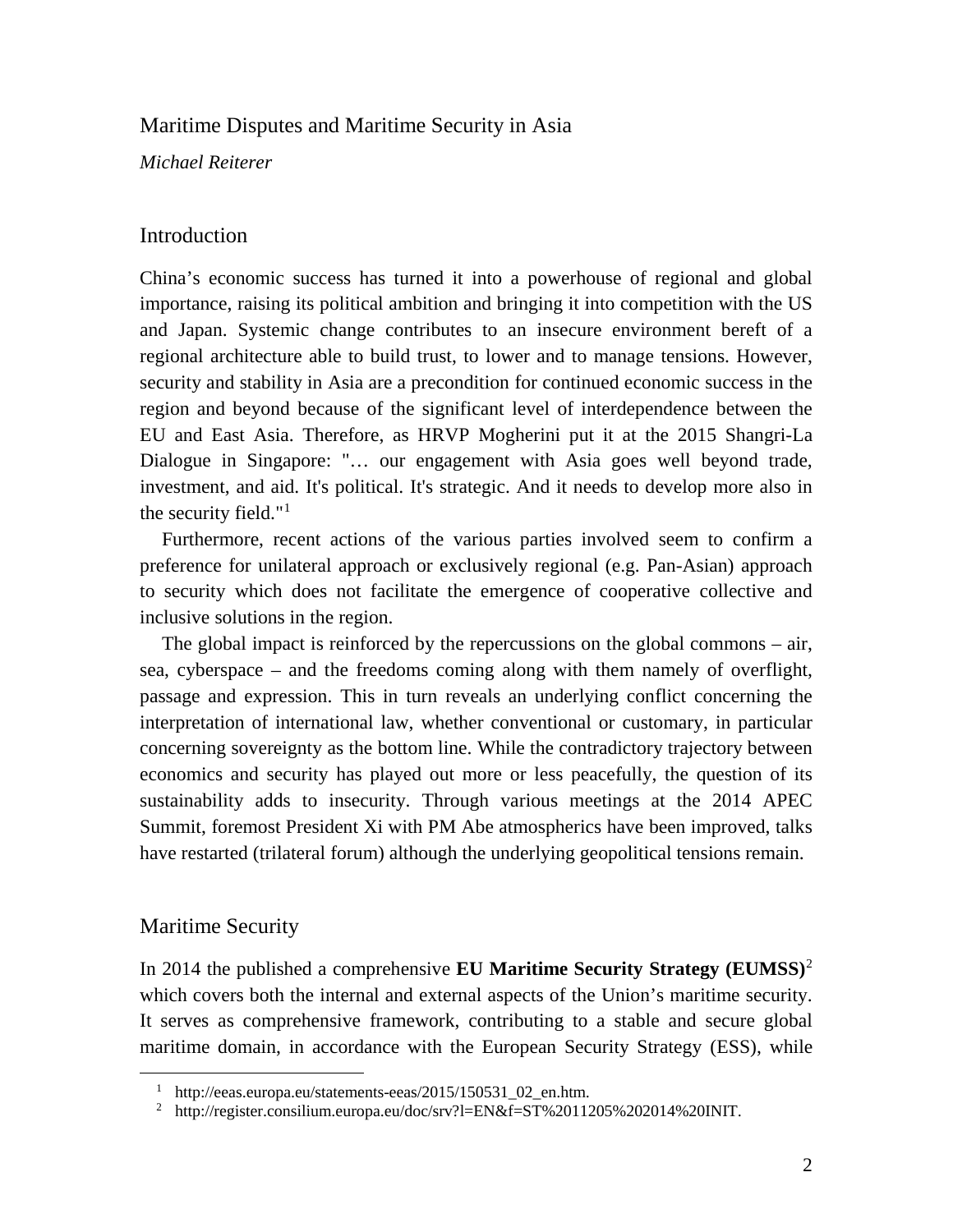ensuring coherence with EU policies, in particular the Integrated Maritime Policy (IMP), and the Internal Security Strategy (ISS).

Based on the EU's founding values of human rights, freedom and democracy, the purpose of this strategy is to secure the maritime security interests of the EU and its Member States against a plethora of risks and threats in the global maritime domain. This is achieved in a cross-sectoral, comprehensive, coherent and cost-efficient way, in conformity with existing treaties, national and EU legislation and international law, in particular the United Nations Convention on the Law of the Sea (UNCLOS) and other relevant conventions and instruments.

Maritime security is understood as a state of affairs of the global maritime domain, in which international law and national law are enforced, freedom of navigation is guaranteed and citizens, infrastructure, transport, the environment and marine resources are protected."

Since 2005 maritime security is a matter of regional cooperation at the EU level. Example: the implementation and control of the extended International Ship and Port Facility Security (ISPS) Code measures which include devising the content of a security plan, its review and setting up of pertinent regulations. Clear regulations facilitate stability!

The EU Commission has conducted since 2015 over 700 inspections to ensure the implementation of its maritime security provisions by EU member states: Overall good implementation with differences among national administrations.

Information sharing especially on the international level has been identified as a major challenge but also chance to improve security and to tackle maritime security threats. Although a wealth of information is available because of surveillance (reporting, intelligence, sensors, platforms and databases) there remains a large gap of 40-90% between information held and that actually shared which impairs on the quality for planning, decision making and ultimately security. Maritime problems need to be met on the international level trough cooperation, thus a change of paradigm from 'need to know' to 'need and responsibility to share' would be helpful.

## Maritime Dispute

Maritime disputes in East and South China Sea have the potential to destabilise the whole region; as regional powers China and Japan are important players and shoulder therefore also special responsibilities:

China is directly involved in disputes in the East China Sea with Japan (Senkaku/Diaoyu), and In the South China Sea primarily with the Philippines and Vietnam. There are ongoing talks with ASEAN to agree a Code of Conduct based on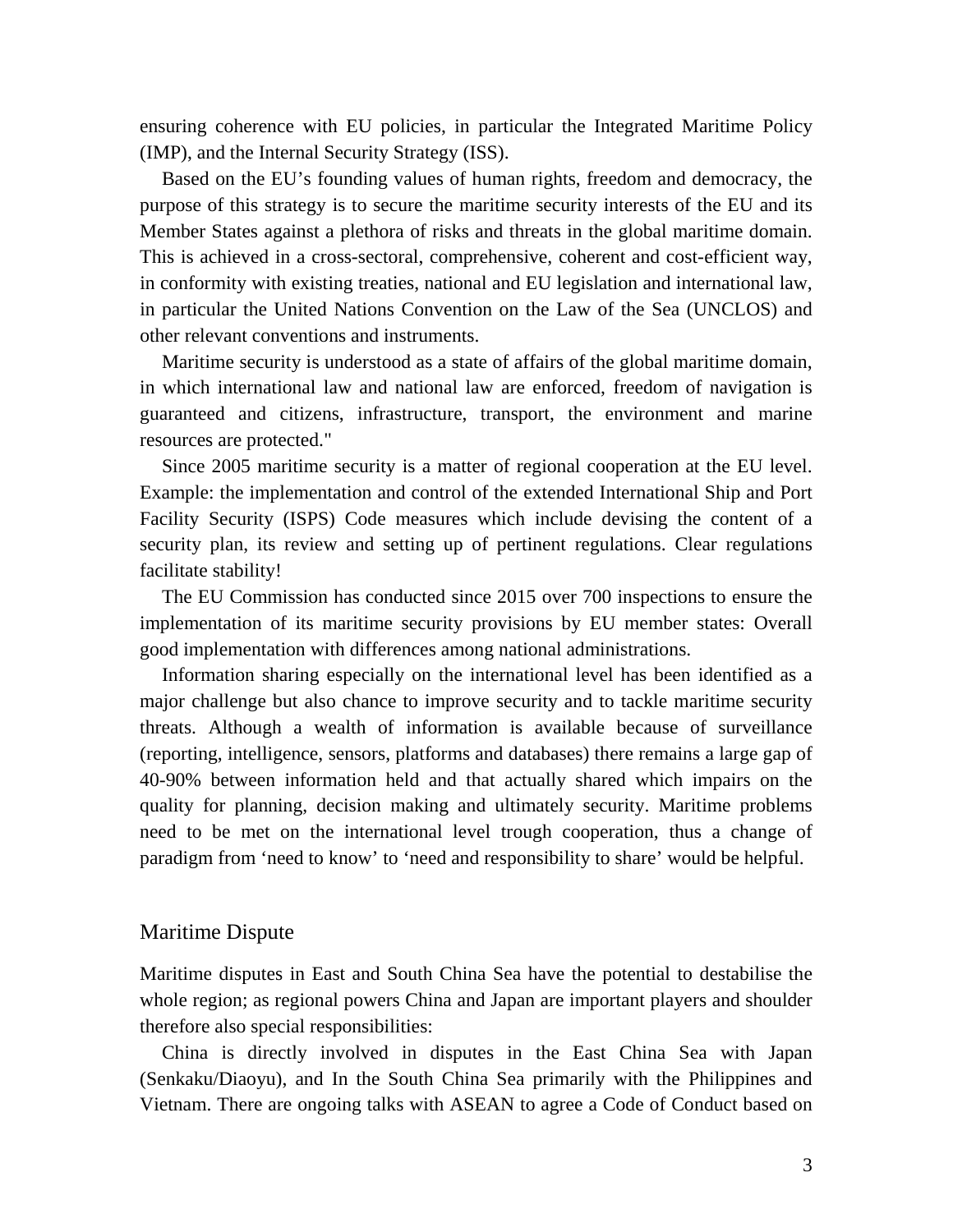the relevant 2002 resolution. China, contrary to the US and like the EU, has ratified UNCLOS but made important reservations concerning the dispute settlement. The Philippines have initiated an international arbitration at the Permanent Court of Arbitration in The Hague in which China refuses to participate.

Japan is directly involved in disputes in the East China Sea with China (above), Korea (Takeshima/Dokdo) and Russia (Kurile Islands). In the South China Sea Japan is supporting ASEAN countries in their disputes with China, in particular the Philippines and Vietnam.

The US as a Pacific power is the traditional balancer and security provider in the region does not take positions like the EU on the underlying sovereignty issues, stresses the need for peaceful and negotiated solutions and watches of the common global goods.

EU has significant economic, political and strategic interests in the disputed maritime areas. Any major incident could have broad implications. Therefore the EU closely follows developments in the South and East China Sea, is concerned about the potential of escalation and engages in the efforts to find a solution.

A recent addition to the tensions are **reclaiming/construction/dredging activities**[3](#page-3-0) carried out by various claimants to alter the nature of reefs, rocks, islets or maritime features in general beyond the maintenance of existing structures. At this year's Shangri-La Dialogue US Secretary of Defense<sup>[4](#page-3-1)</sup> invited all countries to stop these activities but singled out China because of speed and size of its activities. US is also ready to continue exercising right of passage on the sea and air.

Persisting territorial disputes are not just a maritime boundary and sovereignty issue, but also a test of the ability of Asian countries to manage their relations in a stable and predictable way in the interests of the region and of the international community; the regional security architecture needs enforcement and regional governance be improved.

The EU's View

#### *1. HRVP Federica Mogherini at the Shangri-La Dialogue (May 31, 2015)*

"We have a direct interest in the respect for international law. We believe regionalism and multilateralism are the framework for cooperative international relations. And cooperation calls for everyone to play by the same rules. Agreed rules make states

<span id="page-3-0"></span><sup>&</sup>lt;sup>3</sup> CSIS Island Tracker, [http://amti.csis.org/island-tracker/.](http://amti.csis.org/island-tracker/)<br><sup>4</sup> [https://www.youtube.com/watch?v=oQtGHpS\\_LGI.](https://www.youtube.com/watch?v=oQtGHpS_LGI)

<span id="page-3-1"></span>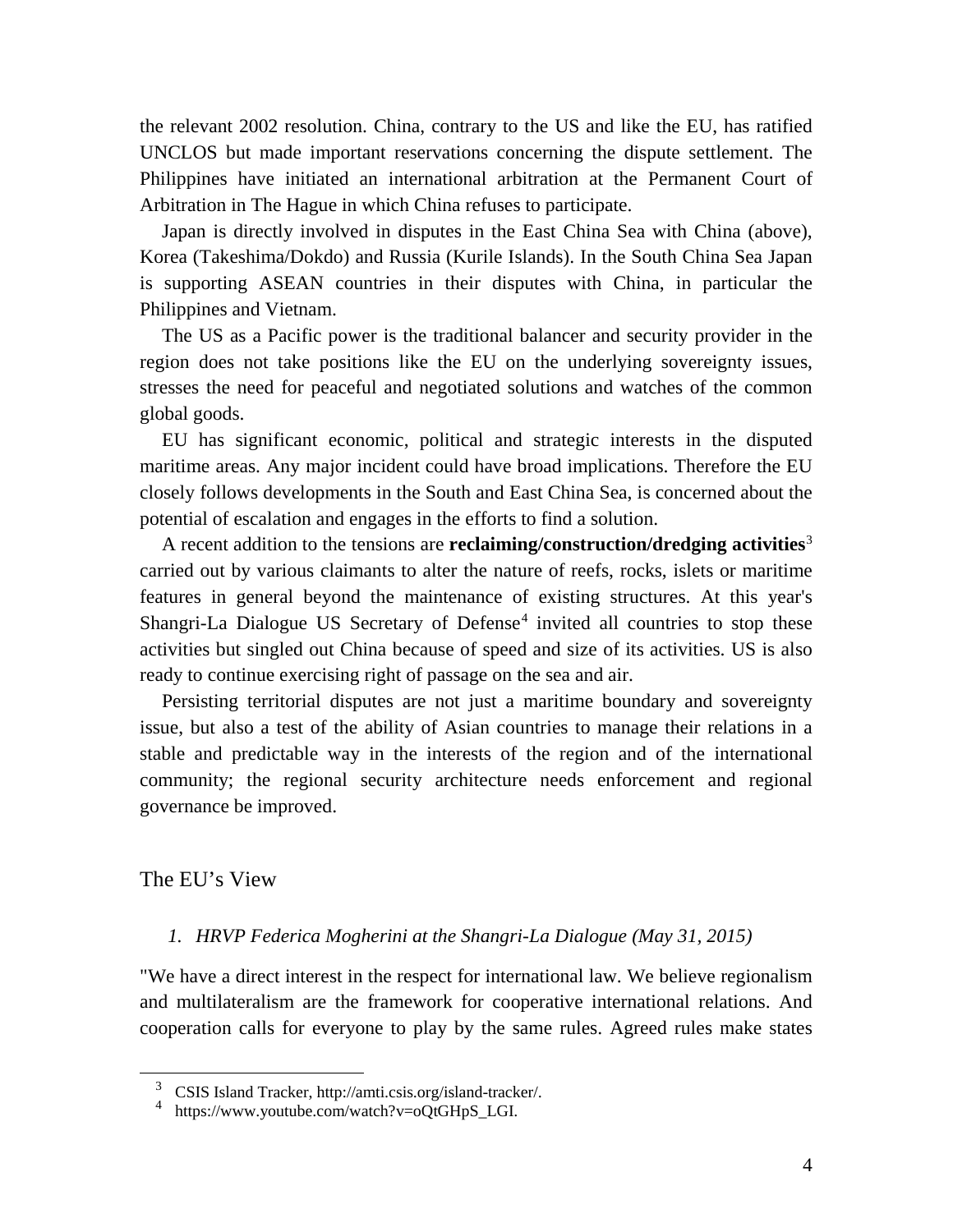secure, people free and companies willing to invest. When some decide to play by their own rules, cooperation gives way to confrontation ̶ and in today's world that is bad news for everyone.

The same applies to maritime disputes, too. We need to maintain a maritime order based on international law, including the UN Convention on the Law of the Sea. We are not getting into the legitimacy of specific claims, but we are resolute as Europeans on HOW they should be resolved hat is, peacefully, without the use or threat of force.

We support the ASEAN-China negotiations for a Code of Conduct and we hope they can be concluded soon."

#### *2. Freedom – Global Commons*

Mindful of the economic interdependence with Asia the EU is committed to unimpeded commerce, to the freedom of navigation, right of transit-passage and to the freedom of aviation according to international law.

#### *3. Conflict Solution*

While not taking a position on the **legitimacy/legality of respective claims and underlying sovereignty issues**, the EU is concerned that that miscalculation or accidental incidents could lead to a dangerous escalation of tensions.

The EU urges all parties concerned to **clarify the basis** of their claims and to seek **peaceful and cooperative solutions** in accordance with **international law**, in particular UNCLOS. This includes the **use of legal procedures** in courts or arbitration.

In reference to the 2002 Declaration on the Code of Conduct committing partners to a **consultative and peaceful process of dispute settlement** based on equality and mutual respect, the EU calls on all the signatories of the 2002 Declaration to abide by the principles laid out in the declaration and to step up efforts towards agreeing a legally binding Code of Conduct.

In line with G7 Foreign Ministers the EU regards it as essential that all parties **refrain from the threat or use of force or any unilateral action**, which could cause further frictions; this includes **construction and reclamation activities** on various maritime features which render the determination of their legal status under UNCLOS more difficult or even impossible; they also potentially pose a maritime environment threat.

The **EU's Maritime Security Strategy** deals in a comprehensive cross-sectoral manner with the challenges bringing together civilian and military elements; the **2014**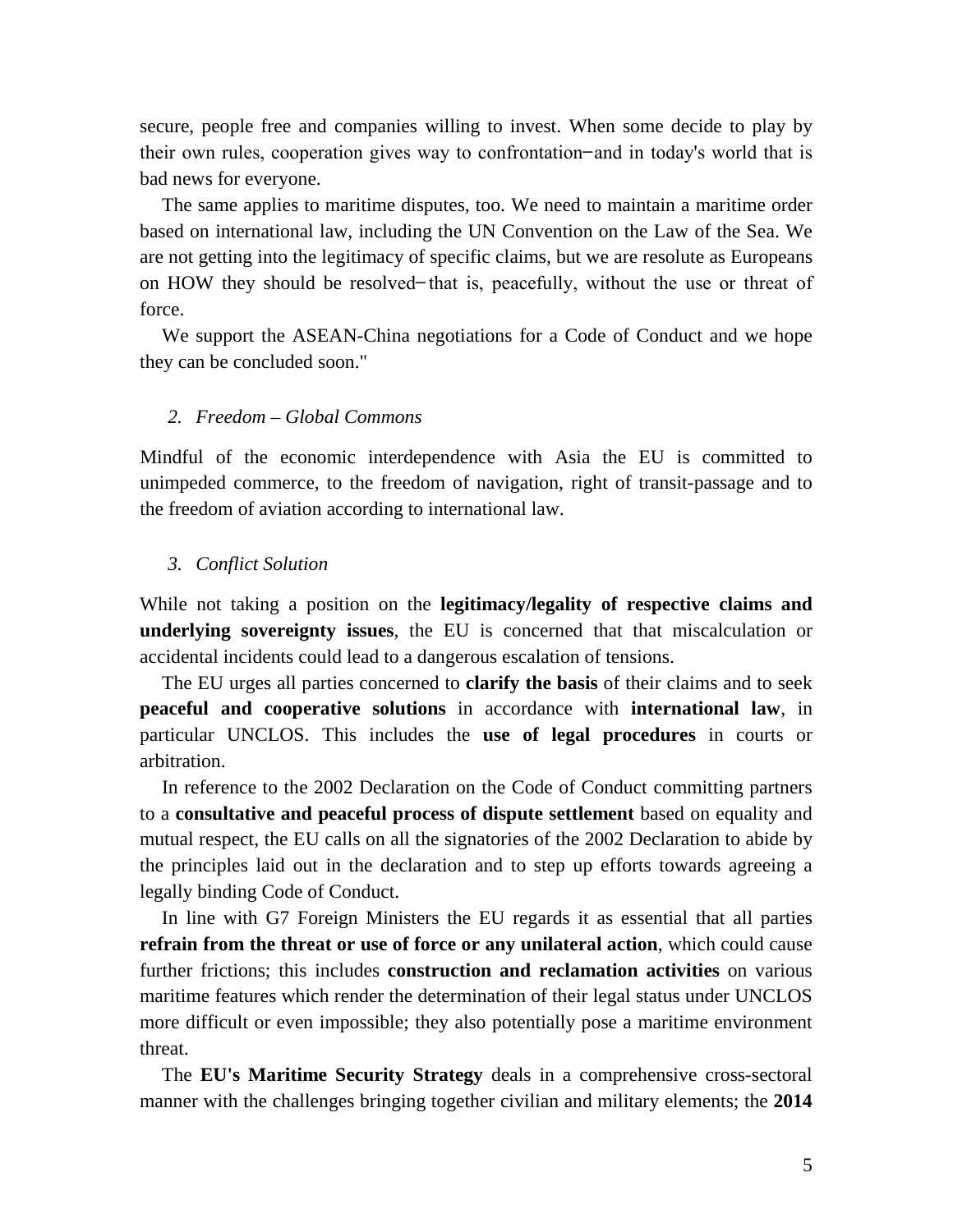Action Plan<sup>[5](#page-5-0)</sup> provides for cooperation with partners, promotes the existing legal framework, including UN Convention on the Law of the Sea (UNCLOS), contributes to maritime capacity building and promotes best practices thereby drawing on lessons learnt from ATALANTA and the Contact Group on Piracy off the Coast of Somalia.

#### *4. The Treaty of Amity and Cooperation (TAC) in South East Asia*

The **Treaty of Amity and Cooperation (TAC)** in South East Asia to which all ASEAN countries and out of region partners like China as well as the EU (2012) adhered is pertinent as all parties have taken the commitment "to promote regional peace and stability through abiding respect for justice and the rule of law and enhancing regional resilience in their relations". (Parties to a treaty are obviously entitled to watch over its implementation.)

TAC also establishes important and relevant principles, namely to settle disputes by peaceful means, trough effective cooperation among parties and to renounce the threat or use of force. This includes the duty to refrain from participating "in any activity which shall constitute a threat to the political and economic stability, sovereignty, or territorial integrity of another High Contracting Party". TAC also provides for a dispute settlement procedure of its own.

Consequently, all parties to tensions and disputes shall consult or negotiate in good faith, refrain from actions which would defeat the objective and purpose of the treaty under negotiation in changing de facto or through the threat or use of force the situation on the ground or the behaviour of states. (This implies a standstill or freeze of actions influencing the negotiating position.)

#### *5. Need for Confidence Building Measures – Conflict Mitigation*

Trust building measures are essential to allow successful negotiations; they include keeping communication lines open in case of accidents or crisis; no unilateral changes of the status quo; joint management of resources while working towards a cooperative solution e.g. separating the sovereignty issue from economic exploitation like in the past.

#### *6. Joint Use of Resources*

Concerning the **use of resources**, based on its own experience the EU encourages joint management of resources i.e. separating the sovereignty issue from economic exploitation and the further conclusion of Joint development agreements (JDA) as

<span id="page-5-0"></span> <sup>5</sup> http://ec.europa.eu/maritimeaffairs/policy/maritime-security/doc/20141216-action-plan\_en.pdf.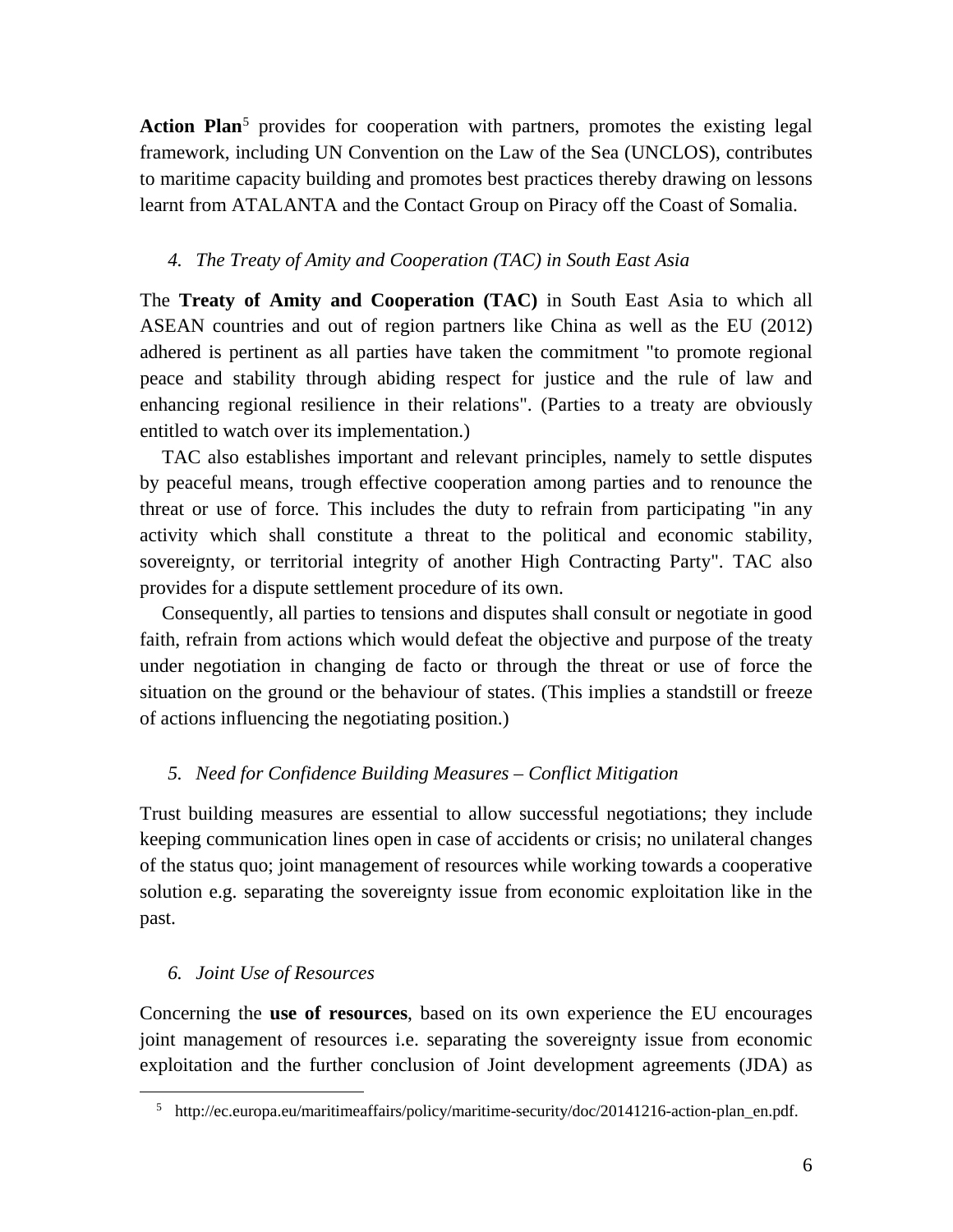advocated by UNCLOS which encourages "provisional agreements of a practical nature…without prejudice to the final delimitation" of maritime boundaries. This can contribute to confidence building. Furthermore, any conflict should not impede the conservation and sustainable use of natural and maritime resources including maritime biodiversity.

The EU expects its strategic partners to apply these principles and is ready to cooperate with them to find a solution acceptable to all parties involved: In November 2013 the EU organised a joint seminar with ASEAN in Jakarta on this issue, 2015 saw the follow-up meeting in Malaysia.

#### Recognition of Regional Best Practices

There are positive examples of dispute settlement in the Asia-Pacific region which are recognized and should serve as best practices which include:

- The agreement reached between the Philippines and Indonesia on the boundary between their exclusive economic zones in the Mindanao and Celebes Sea as a positive example of a peaceful and cooperative solution of maritime disputes according to international law (May 26, 2014, welcomed by HRVP spokesperson statement the same day).
- The agreement reached between Singapore and Indonesia on delineating their eastern sea border limits as a further positive example of dispute settlement in accordance with international law which will strengthen a rules based regional community.
- Beyond the South China Sea the UNCLOS based Arbitration Tribunal on the India-Bangladesh Maritime Delimitation delivered its ruling on 7th July 2014, putting a the conflict between India and Bangladesh on the delimitation of Maritime Boundary in the Bay of Bengal after forty years to rest – a proof that arbitration works.

#### **Toolbox for conflict mitigation**

- Joint development of resources like fish, oil, gas including mechanisms to verify thereby separating the sovereignty issue from economic exploitation.
- Joint fisheries agreements like between Japan/Taiwan, China/Vietnam to reduce the potential for tensions.
- Establish crisis communication lines ("red telephones") to allow quick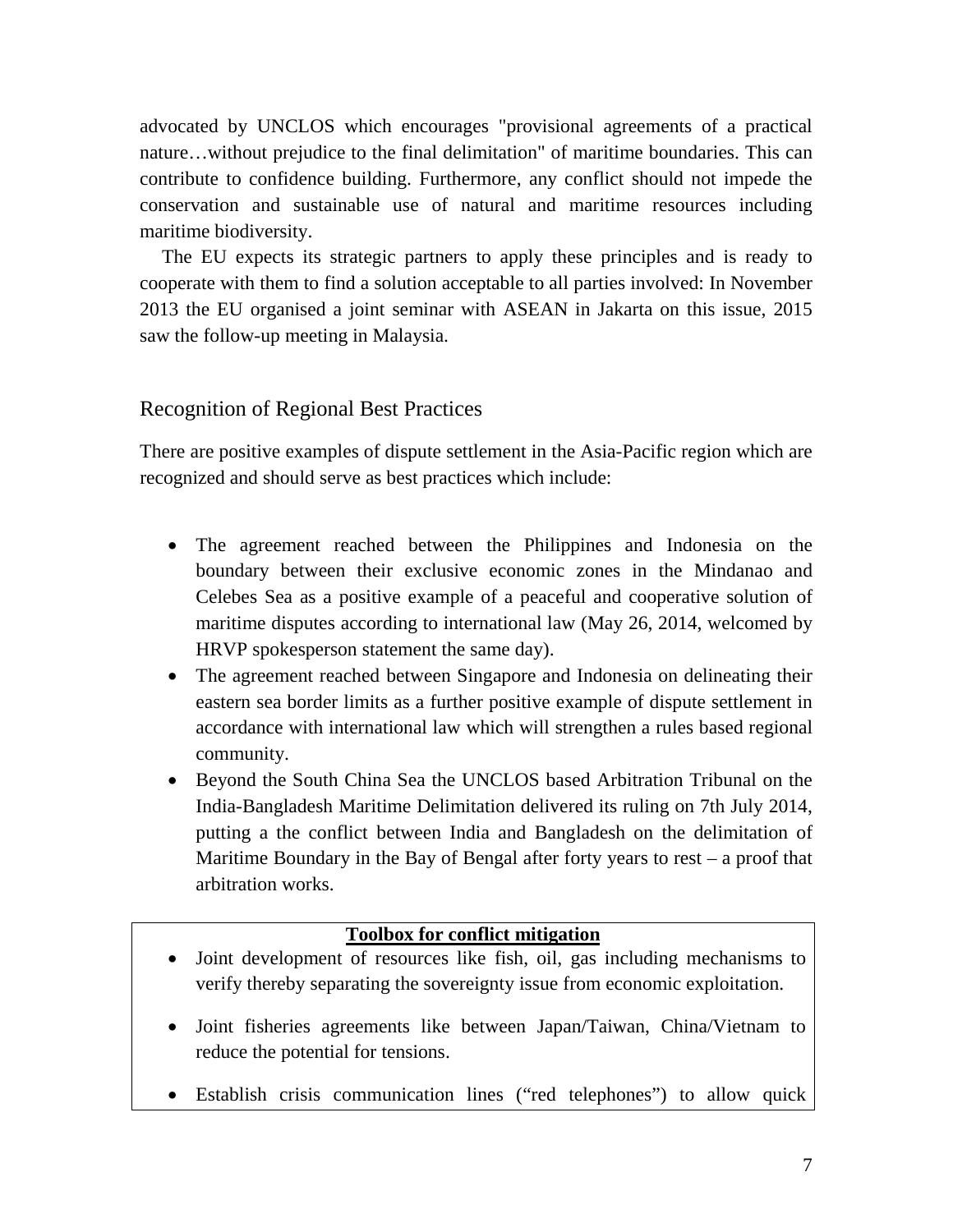clarification of incidents to avoid escalation because of mishaps and in case of invoking an alliance defense clause. Better communication improves understanding, transparency and avoids misperceptions – knowing differences is as important as knowing commonalities.

- Trust/confidence building measure like dialogues, seminars, mutual visits including military-to-military contacts leading to port calls and common exercising; P2P contacts to reduce nationalism and prepare the ground for cooperation.
- Strengthening the regional architecture to provide for permanent forums for discussions of threat perceptions, negotiations incl. back-channel diplomacy, conflict mitigation, to find solutions including through mediation by third parties or decisions by international arbitration or courts; to avoid a spillover of politics into economics like in the case of rare earth, boycott of third country products, cancellation of participation in international/regional meetings of international institutions through pre-established procedures of conflict management.
- Strengthen awareness for and understanding of the benefits of a rule-based system creating stability and predictability which were preconditions for China's re-emergence.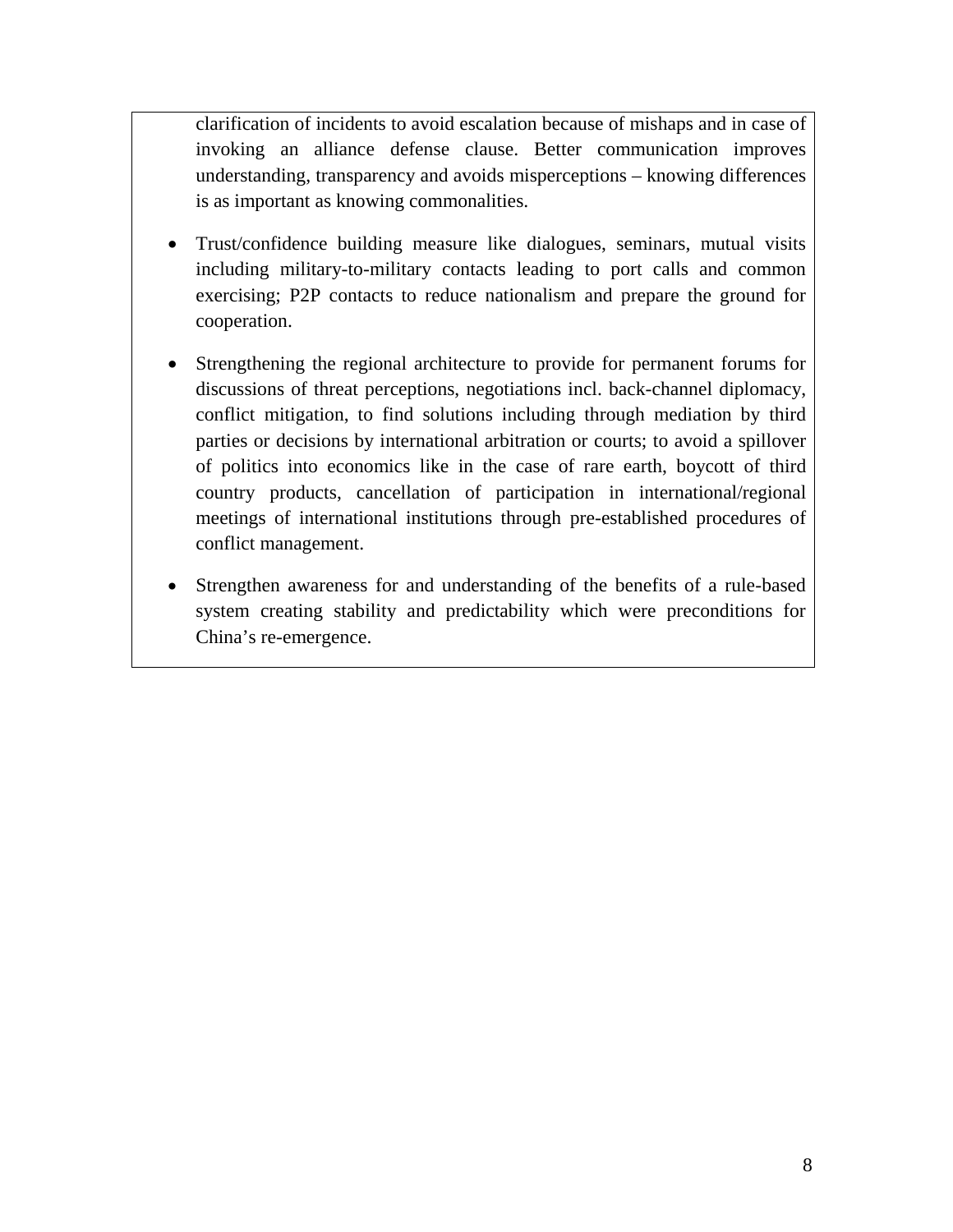# The Annex – Materials

1. Asia

*a) Treaty of Amity and Cooperation (TAC)[6](#page-8-0)*

## Chapter IV: Pacific Settlement of Disputes

Article 13

The High Contracting Parties shall have the determination and good faith to prevent disputes from arising. In case disputes on matters directly affecting them should arise, especially disputes likely to disturb regional peace and harmony, they shall refrain from the threat or use of force and shall at all times settle such disputes among themselves through friendly negotiations.

Article 14

To settle disputes through regional processes, the High Contracting Parties shall constitute, as a continuing body, a High Council comprising a Representative at ministerial level from each of the High Contracting Parties to take cognizance of the existence of disputes or situations likely to disturb regional peace and harmony.

Article 15

In the event no solution is reached through direct negotiations, the High Council shall take cognizance of the dispute or the situation and shall recommend to the parties in dispute appropriate means of settlement such as good offices, mediation, inquiry or conciliation. The High Council may however offer its good offices, or upon agreement of the parties in dispute, constitute itself into a committee of mediation, inquiry or conciliation. When deemed necessary, the High Council shall recommend appropriate measures for the prevention of a deterioration of the dispute or the situation.

Article 16

The foregoing provision of this Chapter shall not apply to a dispute unless all the parties to the dispute agree to their application to that dispute. However, this shall not preclude the other High Contracting Parties not party to the dispute from offering all

<span id="page-8-0"></span> <sup>6</sup> http://www.asean.org/news/item/treaty-of-amity-and-cooperation-in-southeast-asia-indonesia-24-february-1976-3.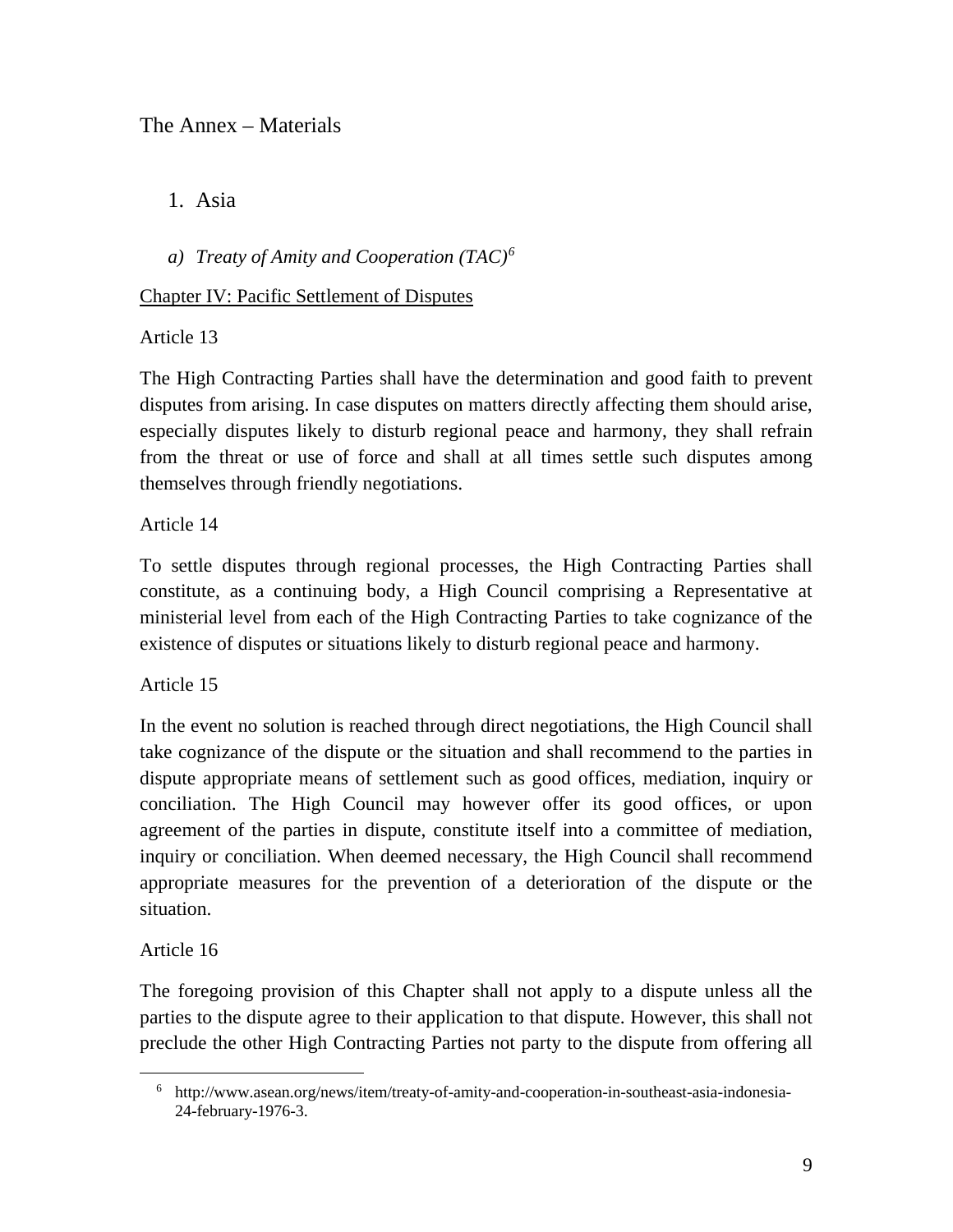possible assistance to settle the said dispute. Parties to the dispute should be well disposed towards such offers of assistance.

## Article 17

Nothing in this Treaty shall preclude recourse to the modes of peaceful settlement contained in Article 33(l) of the Charter of the United Nations. The High Contracting Parties which are parties to a dispute should be encouraged to take initiatives to solve it by friendly negotiations before resorting to the other procedures provided for in the Charter of the United Nations.

# *b) Declaration on the Conduct of Parties in the South China Sea (2002)[7](#page-9-0)*

1. The Parties reaffirm their commitment to the purposes and principles of the Charter of the United Nations, the 1982 UN Convention on the Law of the Sea, the Treaty of Amity and Cooperation in Southeast Asia, the Five Principles of Peaceful Coexistence, and other universally recognized principles of international law which shall serve as the basic norms governing state-to-state relations;

2. The Parties are committed to exploring ways for building trust and confidence in accordance with the above-mentioned principles and on the basis of equality and mutual respect;

3. The Parties reaffirm their respect for and commitment to the freedom of navigation in and overflight above the South China Sea as provided for by the universally recognized principles of international law, including the 1982 UN Convention on the Law of the Sea;

4. The Parties concerned undertake to resolve their territorial and jurisdictional disputes by peaceful means, without resorting to the threat or use of force, through friendly consultations and negotiations by sovereign states directly concerned, in accordance with universally recognized principles of international law, including the 1982 UN Convention on the Law of the Sea;

5. The Parties undertake to exercise self-restraint in the conduct of activities that would complicate or escalate disputes and affect peace and stability including, among others, refraining from action of inhabiting on the presently uninhabited islands, reefs, shoals, cays, and other features and to handle their differences in a constructive manner.

<span id="page-9-0"></span> <sup>7</sup> http://www.asean.org/asean/external-relations/china/item/declaration-on-the-conduct-of-partiesin-the-south-china-sea.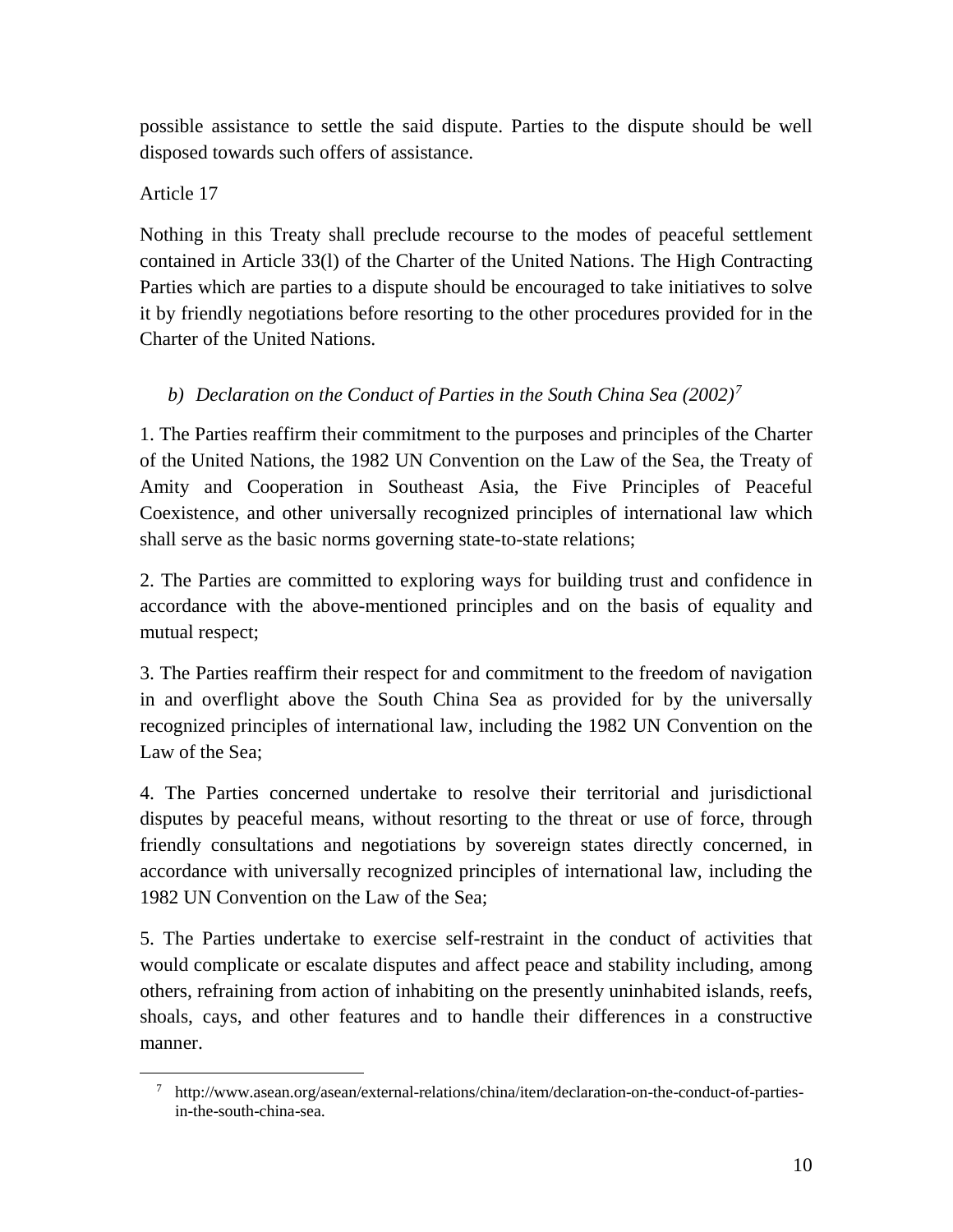Pending the peaceful settlement of territorial and jurisdictional disputes, the Parties concerned undertake to intensify efforts to seek ways, in the spirit of cooperation and understanding, to build trust and confidence between and among them, including:

a. holding dialogues and exchange of views as appropriate between their defense and military officials;

b. ensuring just and humane treatment of all persons who are either in danger or in distress;

c. notifying, on a voluntary basis, other Parties concerned of any impending joint/combined military exercise; and

d. exchanging, on a voluntary basis, relevant information.

6. Pending a comprehensive and durable settlement of the disputes, the Parties concerned may explore or undertake cooperative activities. These may include the following:

- a. marine environmental protection;
- b. marine scientific research;

c. safety of navigation and communication at sea;

d. search and rescue operation; and

e. combating transnational crime, including but not limited to trafficking in illicit drugs, piracy and armed robbery at sea, and illegal traffic in arms.

The modalities, scope and locations, in respect of bilateral and multilateral cooperation should be agreed upon by the Parties concerned prior to their actual implementation.

7. The Parties concerned stand ready to continue their consultations and dialogues concerning relevant issues, through modalities to be agreed by them, including regular consultations on the observance of this Declaration, for the purpose of promoting good neighbourliness and transparency, establishing harmony, mutual understanding and cooperation, and facilitating peaceful resolution of disputes among them;

8. The Parties undertake to respect the provisions of this Declaration and take actions consistent therewith;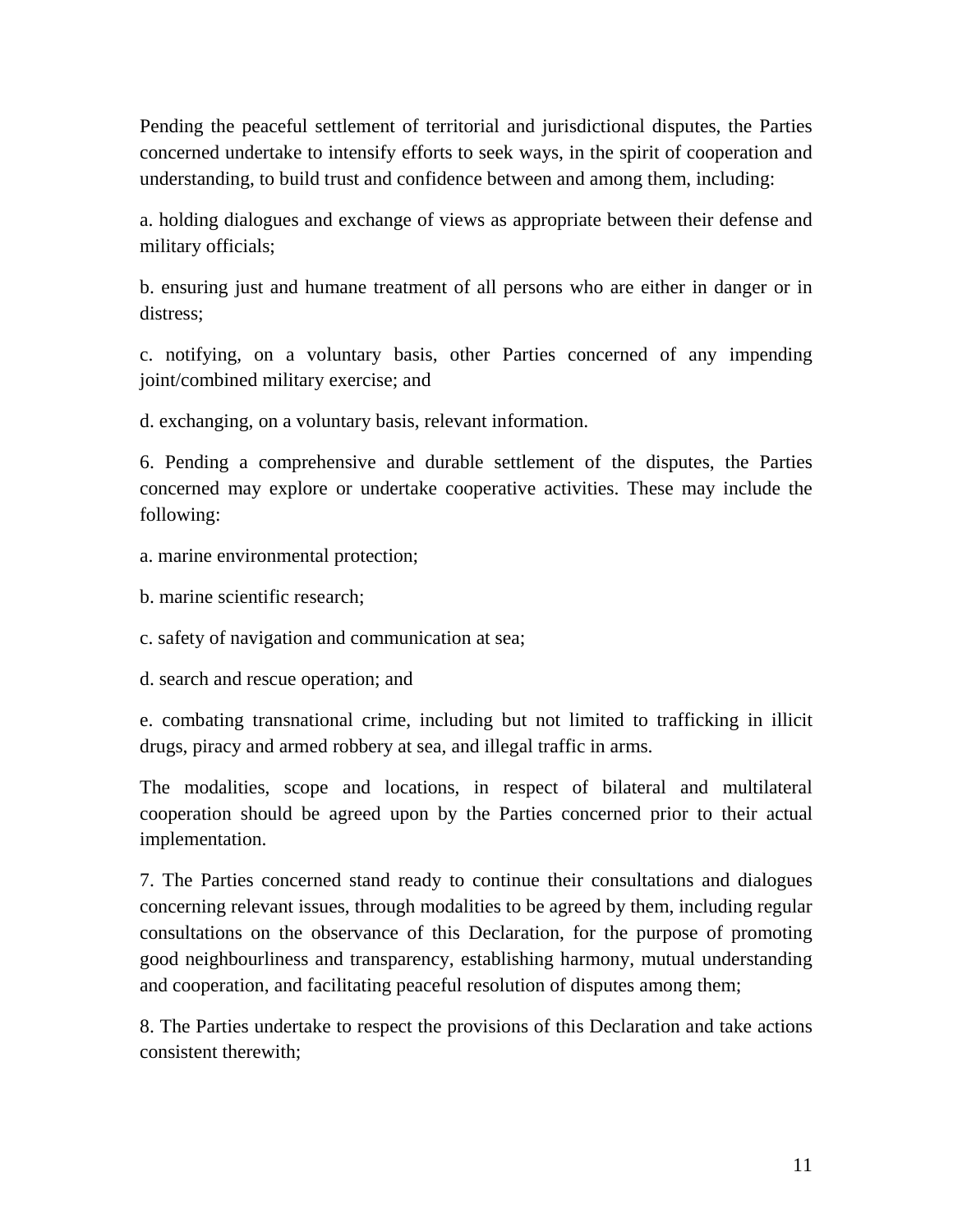9. The Parties encourage other countries to respect the principles contained in this Declaration;

10. The Parties concerned reaffirm that the adoption of a code of conduct in the South China Sea would further promote peace and stability in the region and agree to work, on the basis of consensus, towards the eventual attainment of this objective.

## *c) ASEAN Summit (Kuala Lumpur, April 27, 2015)[8](#page-11-0)*

#### South China Sea

59. We share the serious concerns expressed by some Leaders on the land reclamation being undertaken in the South China Sea, which has eroded trust and confidence and may undermine peace, security and stability in the South China Sea.

60. In this regard, we instructed our Foreign Ministers to urgently address this matter constructively including under the various ASEAN frameworks such as ASEAN-China relations, as well as the principle of peaceful co-existence.

61. We reaffirmed the importance of maintaining peace, stability, security and freedom of navigation in and over-flight over the South China Sea. We emphasised the need for all parties to ensure the full and effective implementation of the Declaration on the Conduct of Parties in the South China Sea in its entirety: to build, maintain and enhance mutual trust and confidence; exercising self-restraint in the conduct of activities; to not to resort to threat or use of force; and for the parties concerned to resolve their differences and disputes through peaceful means, in accordance with international law including the 1982 United Nations Convention on the Law of the Sea.

62. While noting the progress made in the consultations on the Code of Conduct in the South China Sea (COC), we urged that consultations be intensified, to ensure the expeditious establishment of an effective COC.

<span id="page-11-0"></span> <sup>8</sup> http://www.asean.org/news/asean-statement-communiques/item/chairman-s-statement-of-the-26th-asean-summit.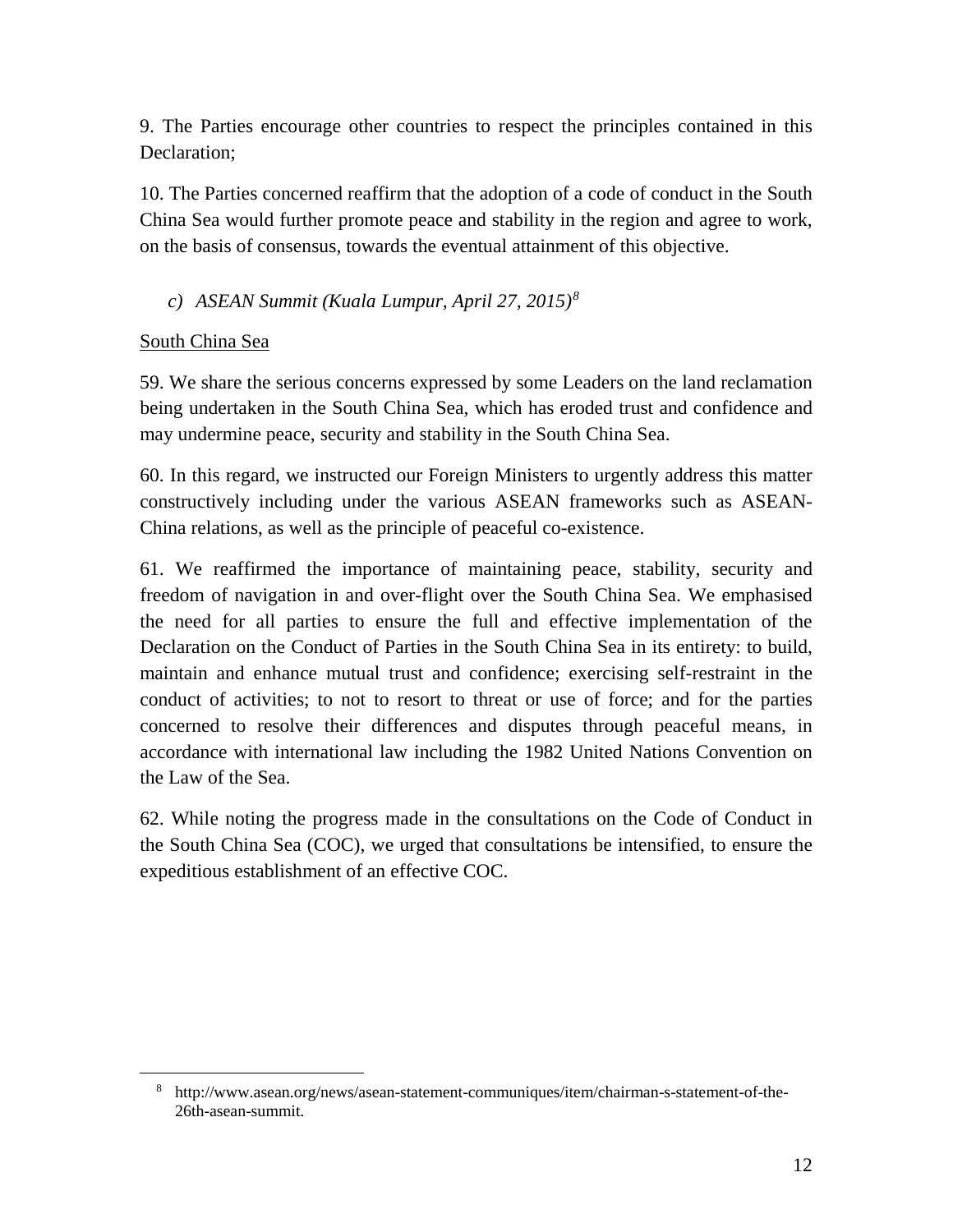# 2. EU

## *a) 2012 East Asia Policy Guidelines[9](#page-12-0)*

32. The EU and its Member States, while not in any sense taking position on these various claims, should nevertheless:

- recall the great importance of the South China Sea for the EU (inter alia in the perspective of promoting the rules-based international system, the principle of freedom of navigation, the risk of tensions impacting on the consistent increase in trade and investment, with negative consequences for all, energy security);

- continue to encourage the parties concerned to resolve disputes through peaceful and cooperative solutions and in accordance with international law (in particular UNCLOS), while encouraging all parties to clarify the basis for their claims;

- recall previous work to build a collaborative diplomatic process on these issues at the regional level, and encourage ASEAN and China to build on this foundation and agree on a Code of Conduct;

- and, if welcomed by the relevant parties, offer to share the experience of the EU and its Member States in relation to the consensual, international-law-based settlement of maritime border issues, and to the sustainable management of resources and maritime security cooperation in sea areas with shared sovereignty or disputed claims.

# *b) Maritime Security Strategy[10](#page-12-1)*

III.c. Respect for rules and principles: respect for international law, human rights and democracy and full compliance with UNCLOS, the applicable bilateral treaties and the values enshrined therein are the cornerstones of this Strategy and key principles for rules-based good governance at sea. The EU and its Member States support the settlement of maritime disputes arising from the interpretation and application of UNCLOS through competent international courts and tribunals provided therein, which play an important role in implementing the rule of law at sea;

IV. b) The preservation of peace in line with the Charter of the United Nations, the peaceful settlement of maritime disputes in accordance with international law, the prevention of conflicts and the strengthening of international security, including through EU engagement with international partners, without prejudice to national

 <sup>9</sup> http://eeas.europa.eu/asia/docs/guidelines\_eu\_foreign\_sec\_pol\_east\_asia\_en.pdf.

<span id="page-12-1"></span><span id="page-12-0"></span><sup>&</sup>lt;sup>10</sup> http://register.consilium.europa.eu/doc/srv?l=EN&f=ST%2011205%202014%20INIT.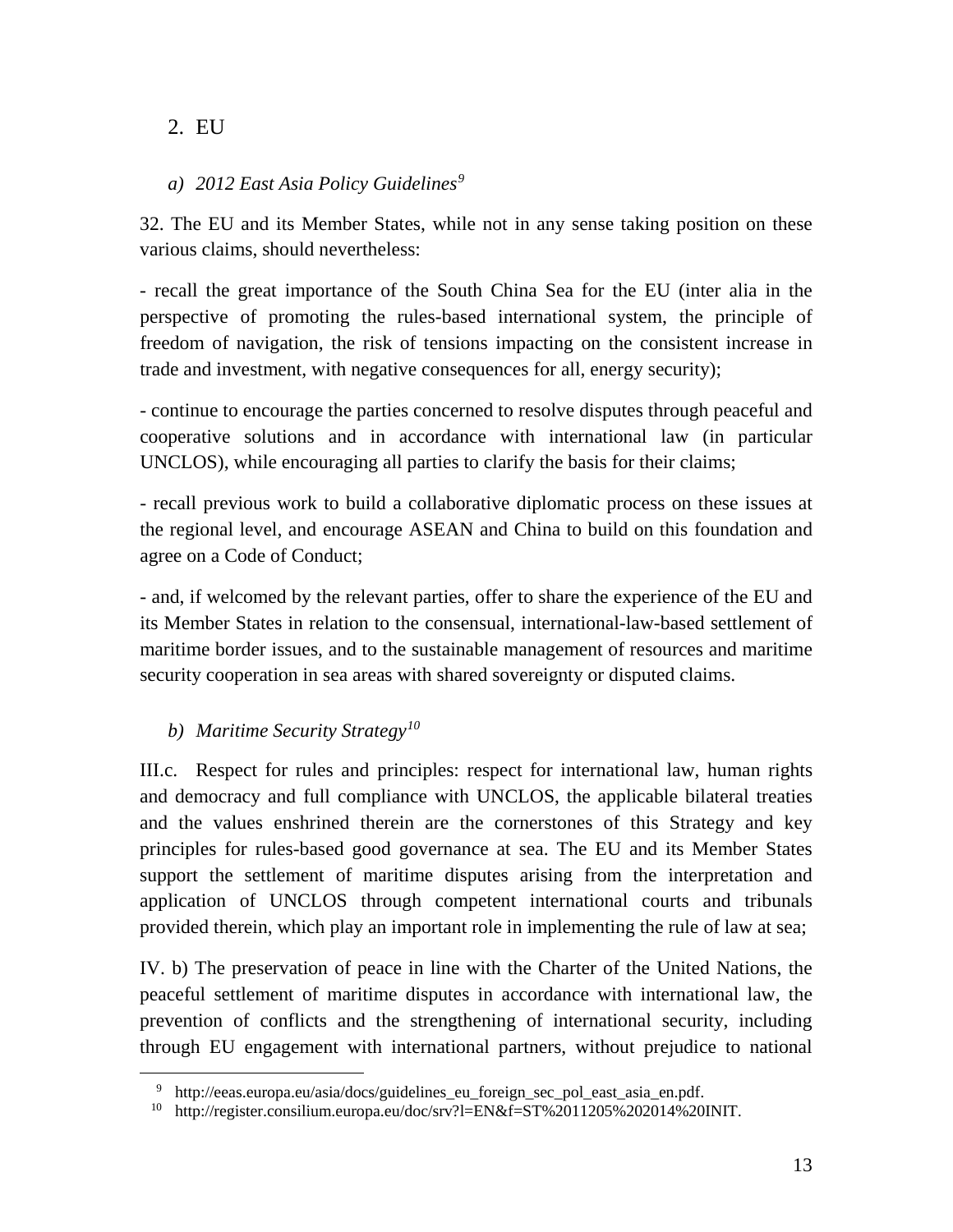competences. This promotes international maritime cooperation and the rule of law and facilitates maritime trade and sustainable growth and development;

VI.1. f) Promoting the dispute settlement mechanisms according to the UNCLOS, including the International Tribunal for the Law of the Sea, in the political dialogues of the EU with third countries and regional organisations.

#### *c) Maritime Security Strategy (2014) – Action Plan[11](#page-13-0)*

1.5.3. Mainstream maritime security into the Common Foreign and Security Policy agenda, in close cooperation with all relevant EU actors, in line with the EU's comprehensive approach, enhancing measures for conflict prevention and crisis management.

- 3. G7
- *a) G7 – Summit (June 7, 2015)[12](#page-13-1)*

## Maintaining a Rules-Based Maritime Order and Achieving Maritime Security

We are committed to maintaining a rules-based order in the maritime domain based on the principles of international law, in particular as reflected in the UN Convention on the Law of the Sea. We are concerned by tensions in the East and South China Seas. We underline the importance of peaceful dispute settlement as well as free and unimpeded lawful use of the world's oceans. We strongly oppose the use of intimidation, coercion or force, as well as any unilateral actions that seek to change the status quo, such as large scale land reclamation. We endorse the Declaration on Maritime Security issued by G7 Foreign Ministers in Lübeck.

*b) G7 Foreign Ministers (Lübeck. - April 15, 2015)[13](#page-13-2)*

We are committed to maintaining a maritime order based upon the principles of international law, in particular as reflected in the United Nations Convention on the Law of the Sea (UNCLOS). We continue to observe the situation in the East and South China Seas and are concerned by any unilateral actions, such as large scale land

<span id="page-13-0"></span> $11$  http://ec.europa.eu/maritimeaffairs/policy/maritime-security/doc/20141216-action-plan en.pdf.

<span id="page-13-1"></span><sup>12</sup> [https://www.g7germany.de/Content/DE/\\_Anlagen/G8\\_G20/2015-06-08-g7-abschluss-eng.pdf?](https://www.g7germany.de/Content/DE/_Anlagen/G8_G20/2015-06-08-g7-abschluss-eng.pdf) \_\_blob=publicationFile&v=5.

<span id="page-13-2"></span><sup>13</sup> http://www.g8.utoronto.ca/foreign/formin150415-maritime.html.